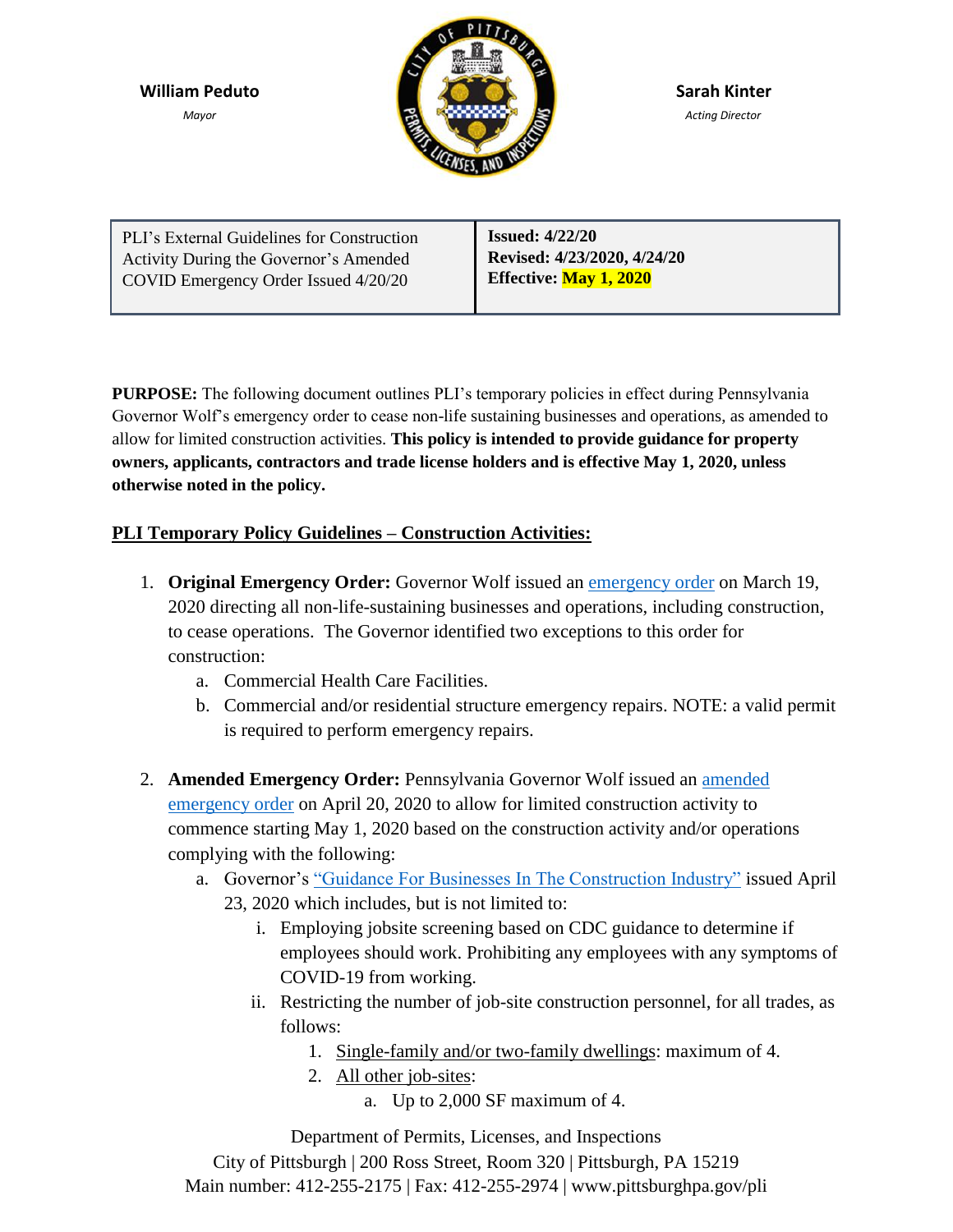- b. Over 2,000 SF, one (1) additional worker for each additional 500 SF.
- iii. Allowing local authorities to impose requirements that are more stringent and requiring businesses to comply with the local requirements.
- b. Follow the [Center for Disease Control and Prevention \(CDC\)](https://www.cdc.gov/coronavirus/2019-ncov/communication/guidance-list.html?Sort=Date%3A%3Adesc) social distancing and mitigation guidelines for COVID-19.
- c. Follow the order of the Secretary of the PA Department of Health (DOH) ["Building Safety Measures"](https://www.governor.pa.gov/wp-content/uploads/2020/04/20200405-SOH-Building-Safety-Measures.pdf) dated April 6, 2020, which include, but are not limited to, routine cleaning and disinfecting of high-touch areas; and security and/or protocols to control access to the building and to maintain social distancing within buildings.
- d. Follow the order of the Secretary of the PA DOH ["Measures for Businesses](https://www.governor.pa.gov/wp-content/uploads/2020/04/20200415-SOH-worker-safety-order.pdf)  [Permitted to Maintain In-person Operations"](https://www.governor.pa.gov/wp-content/uploads/2020/04/20200415-SOH-worker-safety-order.pdf) dated April 15, 2020, which include, but are not limited to:
	- i. Provide masks to employees and require masks to be worn while on the work-site except for eating and drinking;
	- ii. Manage operations, include breaks and access to common spaces, to ensure 6 feet social distancing is maintained;
	- iii. Provide employees access to regular handwashing or other effective means of sanitizing; and ensuring that common areas are cleaned on a regular basis, including between shifts.
	- iv. Establish protocols to follow if the business (job-site) has been exposed to a person with probable or confirmed case of COVID-19.
- 3. **PA Uniform Construction Code (UCC):** The PA UCC remains in effect under the Governor's Emergency Order. PA UCC requirements include, but are not limited to, requiring a valid issued permit in order to perform work; requiring a passed inspections prior to concealing any work; and requiring a Certificate of Occupancy issued by the Building Code Official prior to occupying a structure and/or space.
- 4. **PLI Offices:** PLI's offices are closed until further notice; PLI's staff is teleworking.
- 5. **Permit Issuance:** PLI will issue permits in that are in the "Ready to Issue" status based on the date the permit entered this status, in order from the oldest to the newest. PLI will issue permits based on staff capacity, issuing a limited a number per day to accommodate subsequent inspection requests. **Note that given the current backlog of permits in this status this may take several business days.** PLI will expedite issuance of permits for health care facilities and emergency work to the extent possible based on staff capacity.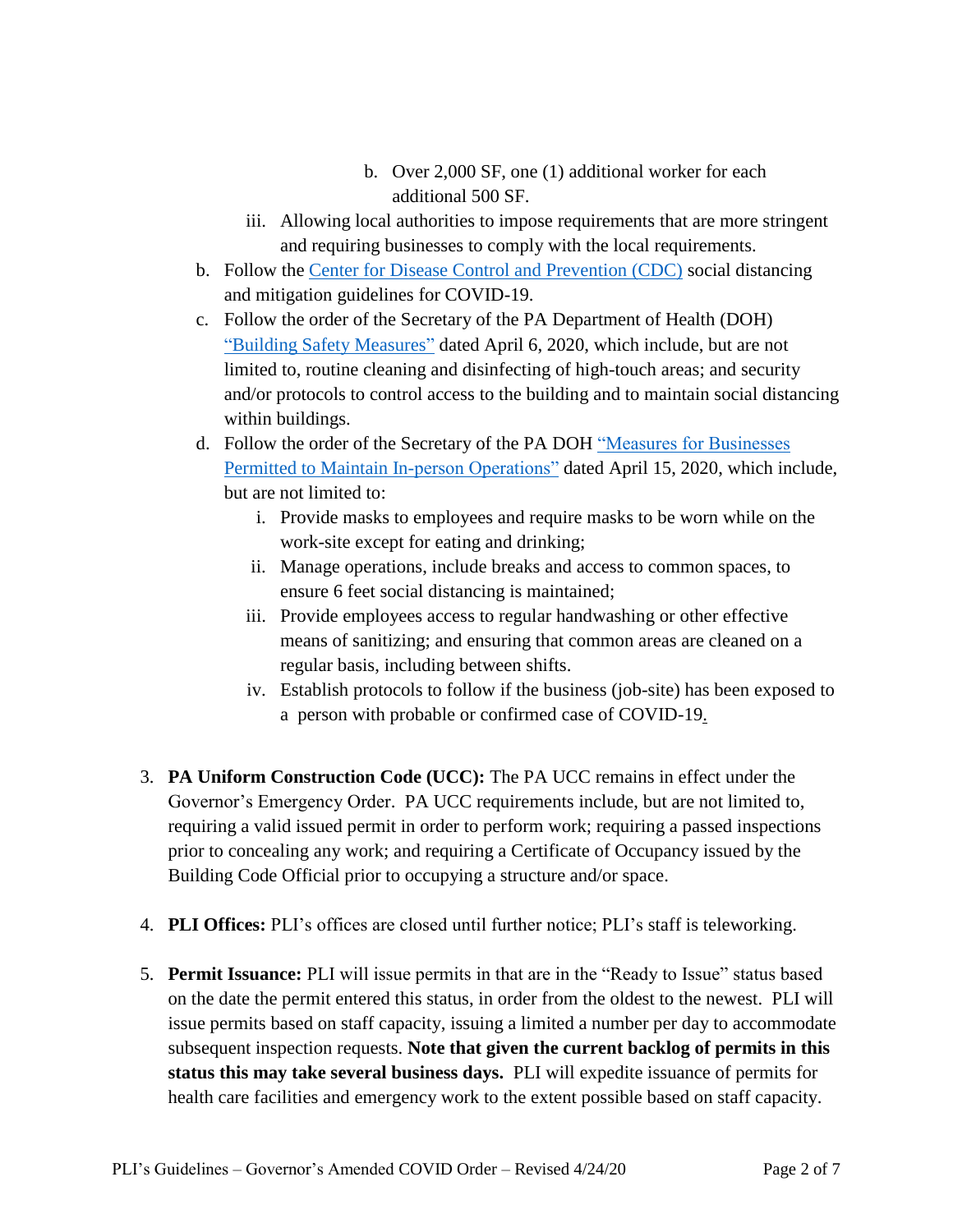Regarding construction work:

- a. No work may start until a valid permit is issued.
- b. Issuance of a building permit does not allow any other work to proceed; an issued permit appropriate for each permit/system type is required.
- 6. **Permit Holder Job-site Responsibilities:** In addition to the procedures outlined in item 2 above, the permit holder shall be responsible for complying with the requirements of this section in order to maintain the safety of PLI Inspectors.
	- a. Permitted Work: Work associated with existing permits may commence May 1, 2020 per the Governor's amended Order. Work may not proceed beyond the point indicated in each successive inspection and may not be concealed prior to an inspection.
	- b. COVID Notification: Email [pliconstructionsupervisors@pittsburghpa.gov](mailto:pliconstructionsupervisors@pittsburghpa.gov) to notify of all instances of jobsite exposure to a person(s) with probable or confirmed case of COVID-19.
	- c. Interior Job-sites: The following requirements shall apply to all interior inspections:
		- i. Pre-Inspection Vacancy: The permit holder is responsible to ensure the job-site is vacant for a minimum of 48 hours prior to the inspection. The PLI Director and/or Assistant Director, or their designee, shall evaluate the following alternative on a case-by-case basis:
			- 1. Use of remote inspections using video software as identified as identified by PLI, to allow the Inspector to perform on-site inspections from the exterior of the structure.
		- ii. Job-Site Access: The permit holder shall provide the Inspector access to and from the job-site, including vertical access (stair/elevator), without requiring direct contact with on-site personnel or other building occupants.
		- iii. During Inspection: The permit holder shall ensure that the job-site is vacant of all personnel during inspection and that:
			- 1. At least one representative is available to communicate remotely with the Inspector to provide information and/or answers related to the inspection(s).
			- 2. On a case-by-case basis, where instructed by the Inspector one representative will be on-site to use video enabled software to assist the Inspector in performing remote inspections from the exterior of the structure. This shall include, but not be limited to, emergency repair and/or replacement of interior electrical, ventilation and/or heating equipment.
		- iv. Alternate Inspections: Inspection reports from UCC certified inspectors as required and authorized by PLI's Building Code Official.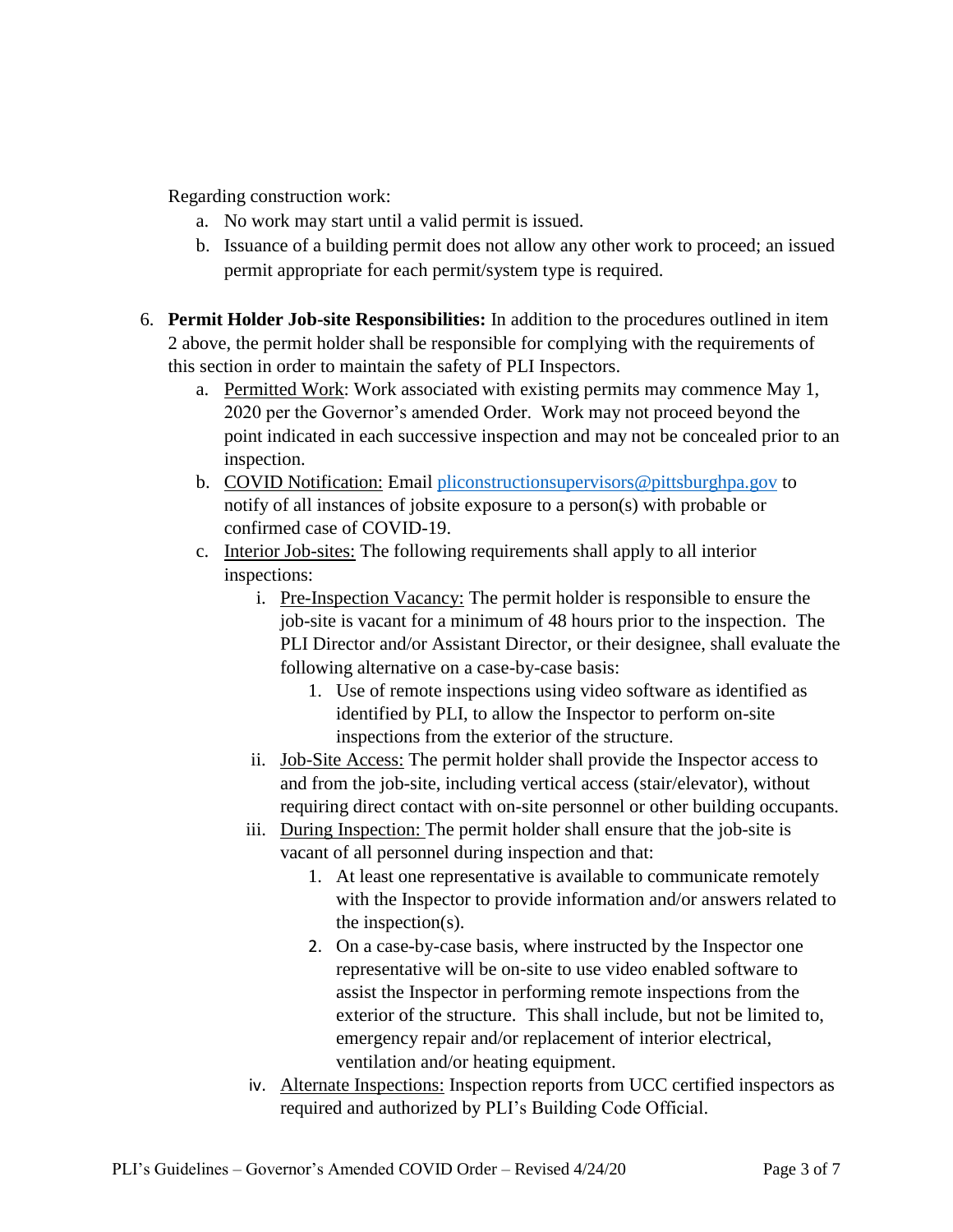- b. Health Care Facilities Interior Job-sites: Permit holders for permits for health care facilities are responsible, to the best of their ability, to provide PPE for the Inspector(s).
- c. Exterior Inspections: Permit holder shall minimize personnel on-site during inspections. All on-site personnel shall maintain a minimum of 10 feet from Inspector. The Inspector may request:
	- i. The job-site to be vacant but with a representative be available via phone to answer questions and/or provide information. If the job-site is vacant, the Inspector shall notify the permit holder of any failed inspection items.
	- ii. That a representative be on-site to use video enabled software to assist the Inspector in performing remote inspections for areas that are difficult to observe due to site access provided. Note this may apply for inspections that generally are exterior in nature, such as windows, in order to perform the interior inspection.
- 7. **Inspection Requests:** For all issued permits, **starting April 27, 2020**, PLI will schedule inspection requests submitted for **May 4, 2020**, or later, based on Inspector availability. PLI will cancel any inspections requests submitted prior to April 27, 2020. Note that requesting an inspection DOES NOT guarantee an inspection; a PLI Inspector must confirm the inspection date.
	- a. Request Format: PLI will only accept requests submitted via the OneStopPGH portal. This ensures request response and allows PLI to manage overall inspection volume.
	- b. Off-hour Inspections: PLI is not accepting off-hour inspection requests under these procedures.
	- c. Inspection Lead-time: PLI anticipates an unusual volume of inspection requests as the construction industry ramps back up after the Governor's original emergency order. Given this, **please be aware that inspection requests may require longer lead-times than normal.**
	- d. Performed Inspections: PLI will only perform inspections for the requested permits and associated inspections. Non-requested inspections, including for nonrequested associated permits, or and/or non-requested inspection types.
- 8. **PLI Inspection/Enforcement:** In addition to standard PLI Inspection policies and procedures, and UCC requirements, PLI will enforce the Governor's Emergency Order and these guidelines as follows:
	- a. Failed Inspections: PLI will fail inspections associated with any job-sites and/or work that fails to comply with CDC, PA DOH and/or PLI temporary guidelines,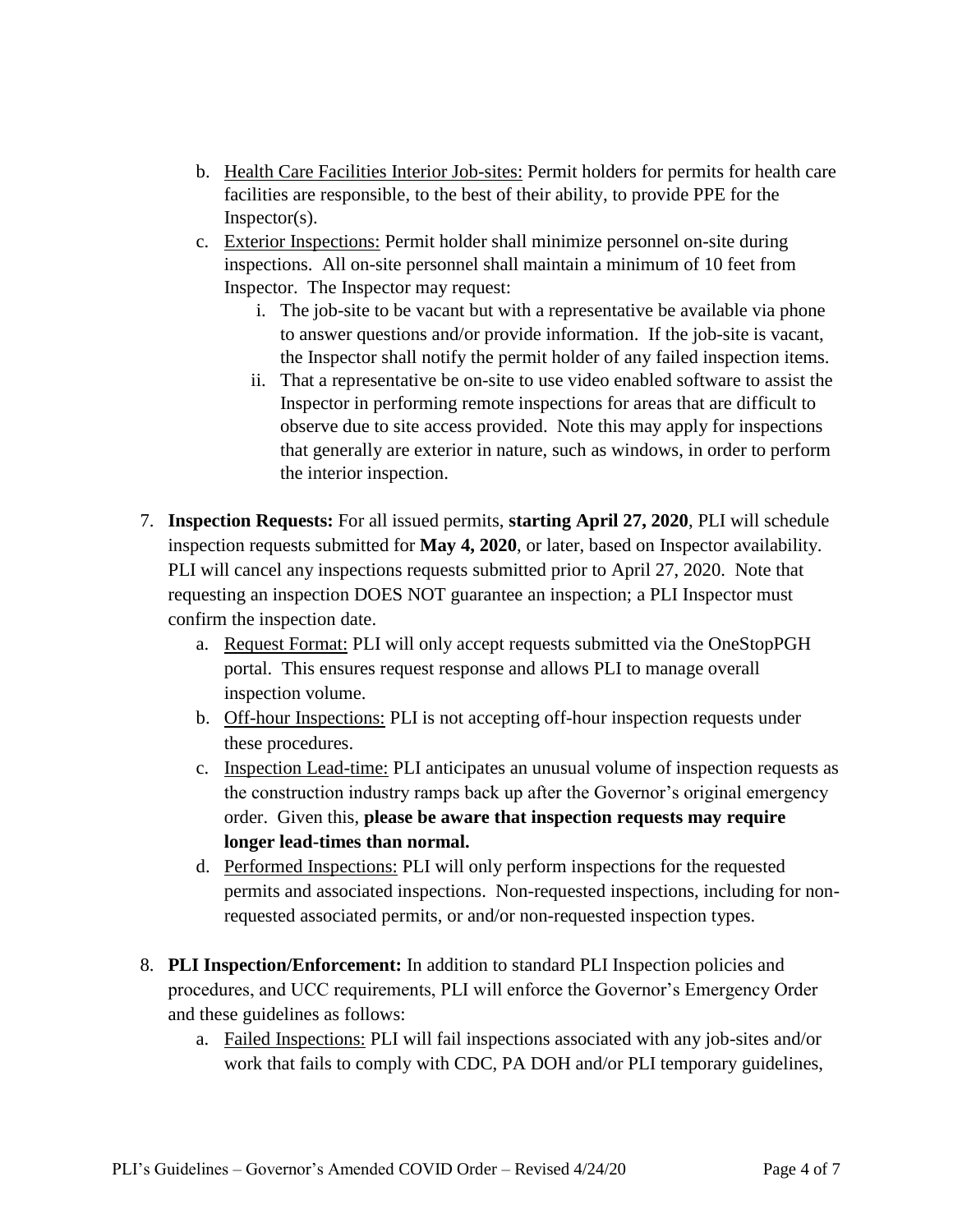including job-site responsibilities, and or PLI cannot safely inspect due to COVID-19 exposure risk.

- b. Issuance of Stop Work Order: PLI may issue a stop work order for any/all of the following:
	- i. Work is performed without a valid permit and/or in a fashion that violates the UCC or city ordinances;
	- ii. Work does not comply with CDC, PA DOH and/or PLI temporary guidelines, including job-site responsibilities and continuation of work poses a hazard to workers and/or building occupants;
	- iii. Work is performed in a dangerous and/or unsafe manner.
- c. Permit Revocation: PLI may revoke a permit for any/all of the following:
	- i. Work does not comply with CDC, PA DOH and/or PLI temporary guidelines, including job-site responsibilities and continuation of work poses a hazard to workers and/or building occupants;
	- ii. Work is performed in a dangerous and/or unsafe manner.
	- iii. Existing issued permits for which construction activities were suspended, or failed to start, for a period of more than 180 days prior to the adoption of PLI's temporary COVID-19 policies, shall be eligible for revocation.
- d. Calculation of Permit Inactivity for Revocation: PLI shall not determine eligibility for revocation based on the suspension of construction activities due to the Governor's emergency order.
- 9. **Service Level Agreements:** Under the Governor's Emergency Order, PLI has elected to continue to accept permit applications and provide plan review services remotely. Applicants who submit while this policy is effective accept that PLI's standard Service Level Agreements (SLAs) are suspended; including the PA Uniform Construction Code time frames for PLI to grant and/or deny applications. During these procedures, no application shall be deemed approved until PLI provides written notification of approval.

These modifications allow PLI to accommodate fluctuations in staffing under these temporary procedures and still provide basic services. Given these temporary procedures, it may take longer than usual for PLI to process and review applications.

- 10. **Application Submissions:** Permit applications will continue to be accepted through the OneStopPGH online portal, if you encounter problems with the process, please contact [pliapptech@pittsburghpa.gov.](mailto:pliapptech@pittsburghpa.gov)
	- a. Hard Copy Submissions: As PLI's physical offices are currently closed, PLI will not accept hard copy submissions, including revisions, until the OneStopPGH counter re-opens.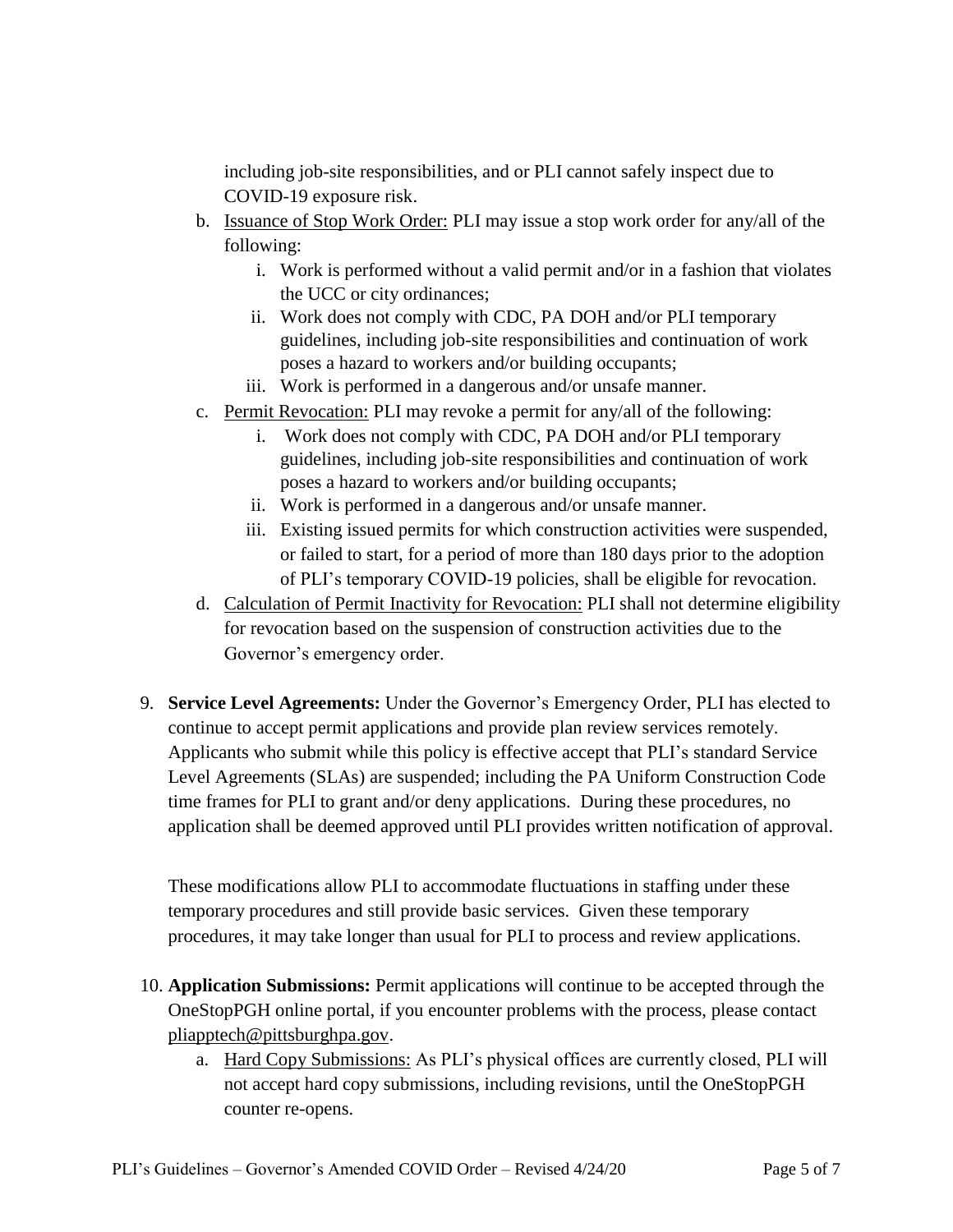- i. All hard-copy applications previously submitted cannot be reviewed for the duration of these temporary procedures. Applicants can create an account on OneStopPGH and connect to the application online to upload digital drawings.
- b. Change From Hard Copy To Electronic Submission: If you elect to modify your application to an electronic submission, follow these steps:
	- i. The electronic submission shall be complete. Please upload and include all drawings and documents previously submitted.
	- ii. If you do not have a OneStopPGH account:
		- 1. Contact pliapptech@pittsburghpa.gov to obtain pin number;
		- 2. Create a OneStopPGH portal account using this pin number;
		- 3. If the application status is "In Review", you can submit your construction documents as "supplemental documents";
		- 4. If the application status is "Applicant Revisions", you can upload your construction documents and submit as revision.
	- iii. If you do have a OneStopPGH portal account:
		- 1. If the application status is "In Review", you can submit your construction documents as "supplemental documents";
		- 2. If the application status is "Applicant Revisions", you can upload your construction documents and submit as revision.
- c. Abandonment of Permits: Please note that PLI will suspend calculation of inactivity for abandoned applications for the duration of these temporary measures.
- 11. **PLI Plan Review:** PLI will continue to review electronically submitted applications. However please be aware that PLI's physical offices are closed and staff is teleworking with limited access, see item 4.
	- a. Hard Copy Submission Review: As PLI's staff does not have access to documents submitted in hard copy format, PLI will not review hard copy submissions until the OneStopPGH counter re-opens. This applies both existing and new application submissions.
	- b. Change From Hard Copy To Electronic Submission: If you wish to modify your hard copy application to an electronic submission, see item 6.b above.
- 12. **Duration of Temporary Measures:** These policy guidelines shall remain in effect until the Governor and/or Sectary of DOH alters and/or removes restrictions and/or discontinues guidelines for operations of businesses during COVID-19 and/or until PLI determines they are no longer necessary.